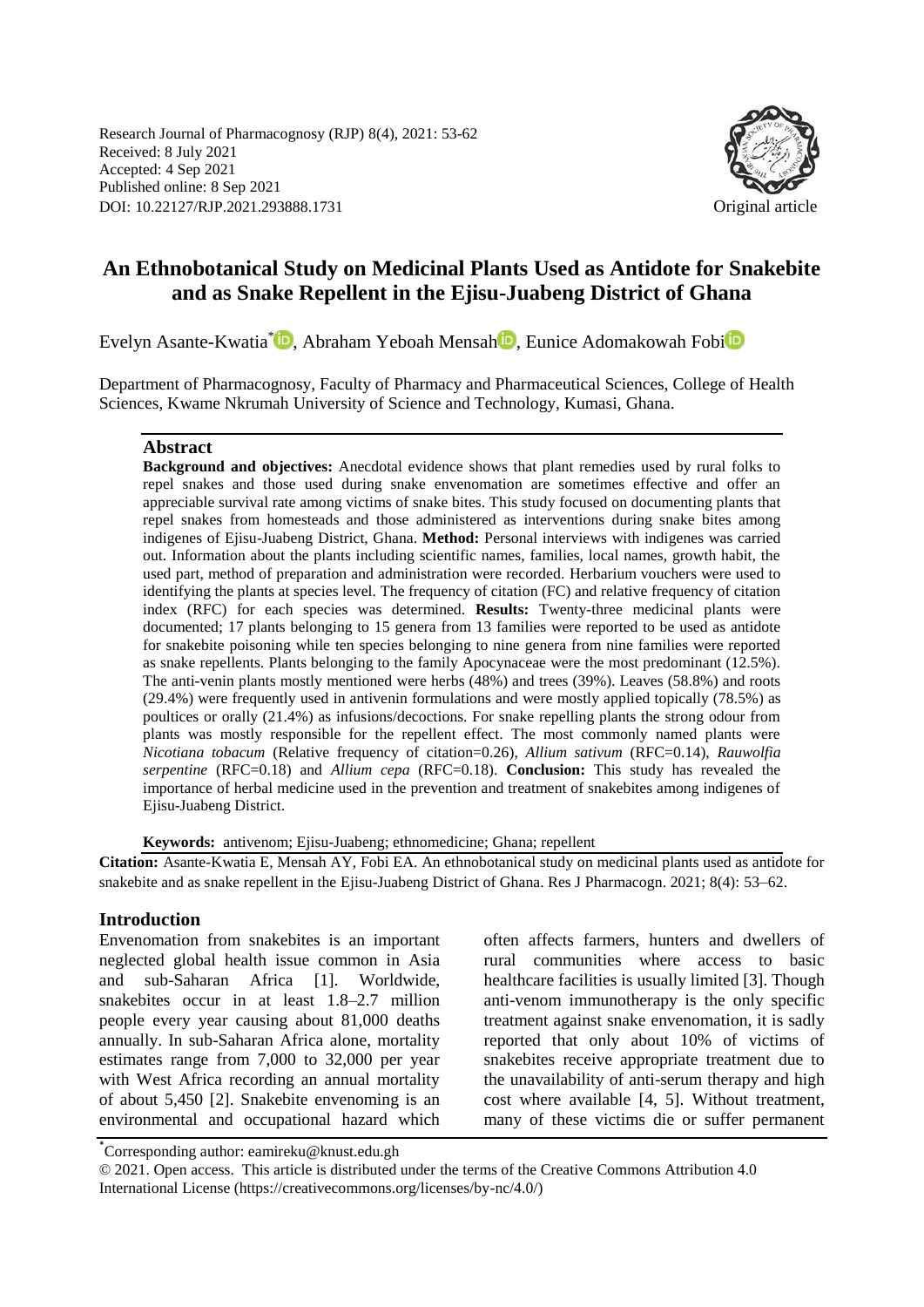life-altering disabilities such as amputations, disfigurements, chronic wounds and abscesses, chronic pain, nerve damage, miscarriages, kidney failures, blindness and partial or complete loss of function of the affected limb [1,2].

In Ghana, the saw-scaled viper, *Echis ocellatus* Stemmler, is the cause of majority of snake envenomation. The rural population, mostly farmers, are those usually exposed to the vipers [6,7]. Envenomation by this species is known to cause systemic coagulopathies and tissue necrosis at the affected limb. Anti-venoms such as Asna Antivenom C (AV-C) (Bharat Serum and Vaccines Ltd, Mumbai, India) and FAV-Afrique polyvalent anti-venom (Avenits Pasteur) are the most frequently used for treatment of snakebites in Ghana [8]. Regrettably, these antivenoms are often unavailable and/or very expensive for victims to purchase [9]. Consequently, victims may have to substitute conventional antivenom therapy with treatment from traditional healers who use topical and ingested herbs, incisions, ligatures and other techniques to prevent death from snakebites [10]. As an alternative way to reduce the number of human-snake encounters, some communities and individuals have also adopted the cultivation of plants that are claimed to have snake-repelling properties [11].

The Ejisu-Juaben District in the Ashanti region of Ghana lies within a semi-deciduous forest zone where flora and fauna are diverse and composed of different species of medicinal, economic and ornamental importance [12]. The proximity of human settlements to forests as well as the occupation of most of the natives (rural farmers), put them at a daily risk of encounter with venomous snakes. Indigenes place an invaluable importance on plant-based remedies which are readily available especially in emergency situations like snakebite [13, 14]. In a recent study by Steinhorst et al., traditional healers in parts of the Ashanti and Northern regions of Ghana described a holistic approach to treating snakebites with therapies ranging from herbal medicines to minor surgical interventions [15].

Though very common in practice, little is documented about specific medicinal plants commonly used by the local people for the treatment of snakebites. In this study, an ethnobotanical survey was undertaken in the Ejisu-Juaben District in the Ashanti region of Ghana to obtain data on plant-based medicines commonly used by indigenes as remedy to snakebite envenomation and as snake repellents in their homesteads and farms.

## **Materials and Methods Ethical considerations**

Ethical approval for the study was granted by the Committee on Human Research, Publication and Ethics, Kwame Nkrumah University of Science and Technology (CHRPE) in February, 2019. Further approval was obtained from the community heads or chiefs of the studied communities. Before conducting the interview, the objective of the study was clearly explained to the participants and they also gave their voluntary oral prior consent.

## **Study area**

The ethnobotanical study was conducted in the Ashanti Region of Ghana specifically in the Ejisu- Juaben District (Figure 1). The Ejisu-Juaben District is one of the 27 administrative and political districts in the Ashanti Region of Ghana located in the central part of the region (1.15˚N and 1.45˚N and longitude 6.15˚W and 7.00˚W). It has an estimated population of about 150,000 with about 72% residing in rural areas [12].

# **Data collection**

The ethnobotanical survey was carried out between April and June 2019 in eight villages in the district namely Besease, Gyamaase, Ejisu-Abankrom, Onwe, Donyina, Essieninpong, Atia and Bonwire. Data was collected through a survey employing open-ended semi-structured questionnaires designed in English and translated into the local dialect (Ashanti-Twi). Farmers and residents of communities with close proximity to forests were mostly interviewed as these persons are likely to encounter snakes often. Additionally, indigenes who are known by the people as traditional medical practitioners (herbalists) were also interviewed. A total of 80 individuals, 44 males and 36 females, aged between 30 and 60 were interviewed during the survey. Participants were asked about their knowledge of plants used as snake repellent and as immediate treatment in the event of snake bites; the vernacular name of the plant, the plant part used, the modes of preparation and method of administration of the remedies were recorded. Informants were interviewed on the basis of their ability to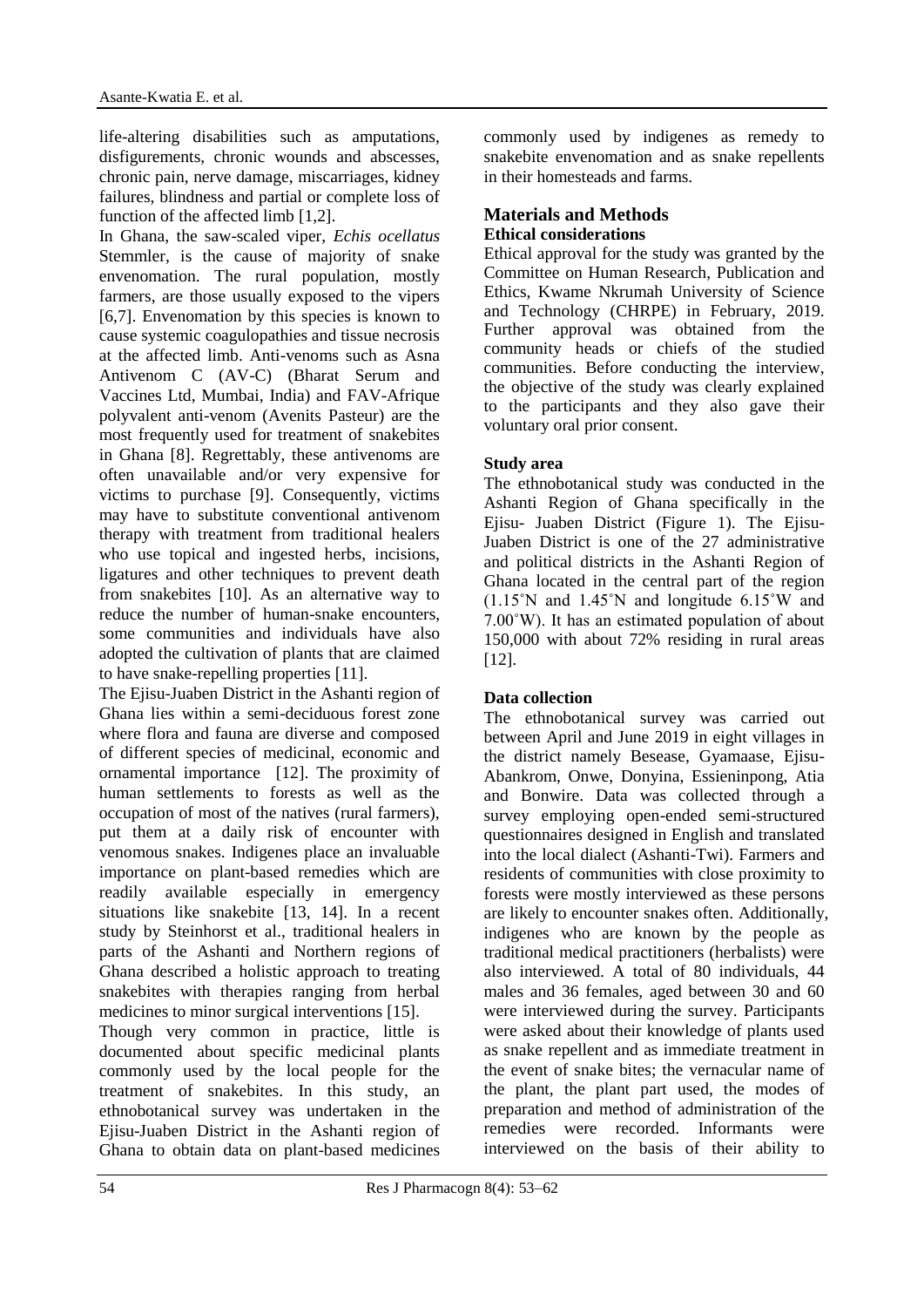identify a particular plant by vernacular names. On-the-spot identification of various plant species was done in the field with the aid of a botanist. The botanical names of the various plants were verified using the International Plant Name Index (IPNI). Voucher specimens were deposited at the Herbarium of the Department of Herbal Medicine, Kwame Nkrumah University of Science and Technology.

#### **Statistical analysis**

The frequency of citation (FC) was calculated as follows:

FC = Number of times a species was mentioned <sup>×</sup> <sup>100</sup> Total number of times that all species were mentioned

The relative frequency of citation index (RFC) was calculated as follows:

RFC = Number of informants who mentioned the use of the species (FC) <sup>×</sup> <sup>100</sup> Total number of informants participating in the survey

The RFC index ranged from "0" when nobody referred to a plant as being useful to "1" when all informants referred to a plant to be useful [16].

#### **Results and Discussion**

The use of herbal medicines for primary healthcare is widespread in many Ghanaian communities [17, 18]. Even though there has been some advances in the current health care system of rural-urban areas of Ghana, most indigenes still rely on traditional herbal therapies as remedies to combat a plethora of diseases and conditions including snakebite poisoning [14,15,19]. In this study, the plants that are used in the treatment of snakebites and as snake repellents in the Ejisu-Juabeng District in the Ashanti region of Ghana were recorded in an ethnobotanical survey.

Eighty persons were interviewed in the ethnobotanical study. More than 60% of participants were over 40 years. Those within this age group, mostly farmers, were particularly interviewed based on the assumption that they encounter snakes often due to their occupation and may have more knowledge on plant-based medicines than the younger generation.



**Figure 1.** Map of Ejisu-Juaben District [12]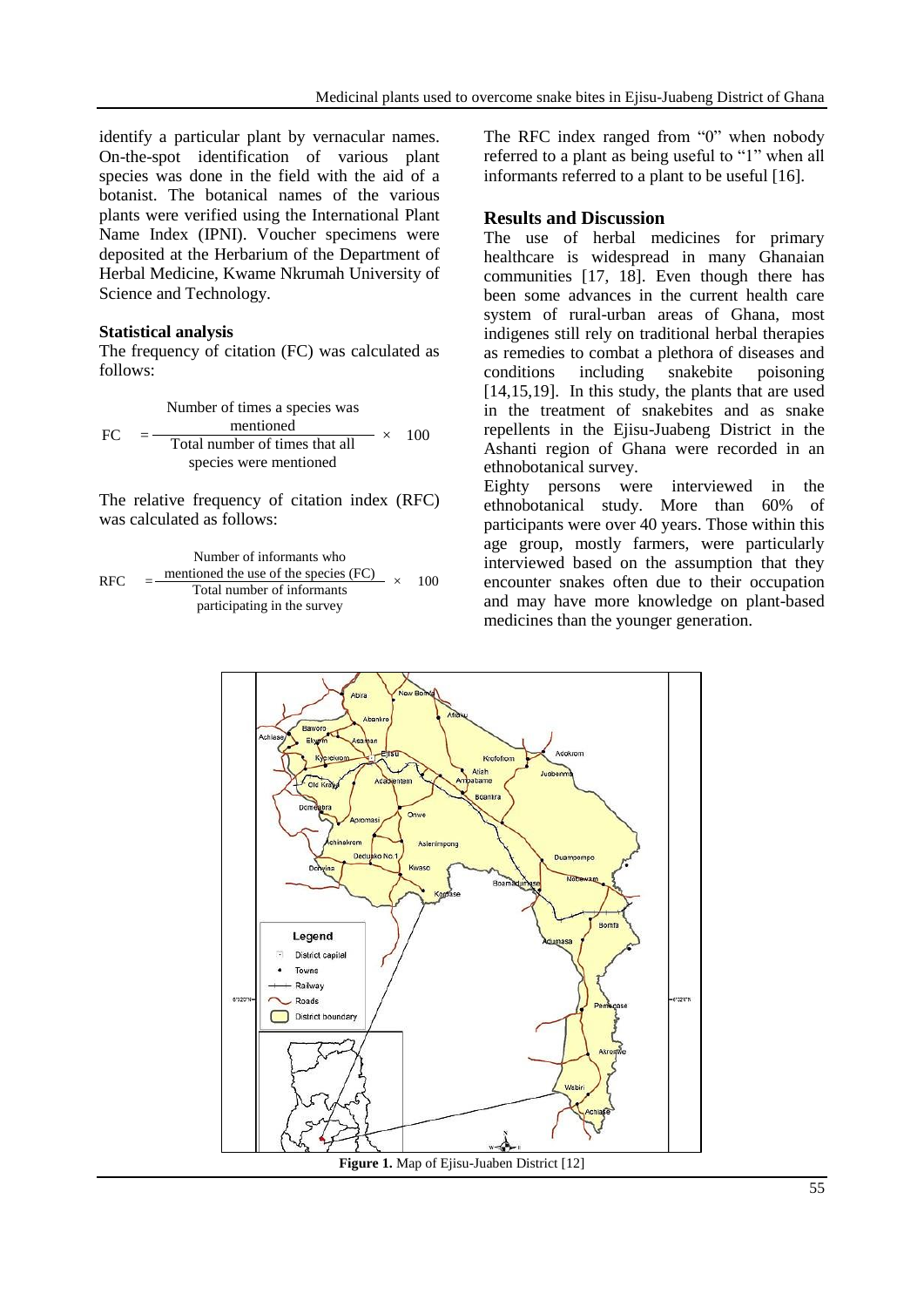Data from the survey comprising the plants' scientific names, family, common name, part(s) used, growth habit, mode of preparation and administration as well as the frequency of citation and relative frequency of citation are presented on Tables 1 and 2. Seventeen plants belonging to

15 genera from 13 families were reported to be used as antidote for snakebite poisoning (Table 1). Ten plants belonging to nine genera from nine families were reported as snake repellents (Table 2).

**Table 1.** Plants used as antidote for snake-venom in Ejisu-Juabeng District, Ghana

| Scientific<br>name                                 | Family          | Common<br>name        | Life form              | Part used                                    | <b>Preparation and</b><br>Voucher No.<br><b>Application</b>                                       |                     | FC <sup>a</sup> | $RFC^b$ |
|----------------------------------------------------|-----------------|-----------------------|------------------------|----------------------------------------------|---------------------------------------------------------------------------------------------------|---------------------|-----------------|---------|
| Allium cepa L.                                     | Amaryllidaceae  | Onion                 | Herb                   | Bulb                                         | Crushed bulb/skin<br>pasted on site of<br>bite                                                    | KNUST/HM1/2020/B004 | 9.4             | 0.12    |
| Allium sativum<br>L.                               | Amaryllidaceae  | Garlic                | Herb                   | Bulb                                         | Crushed bulb<br>pasted on site of<br>bite                                                         | KNUST/HM1/2020/B001 | 11.4            | 0.14    |
| Amaranthus<br>spinosus Linn.                       | Amaranthaceae   | Thorny<br>amaranth    | Herb                   | Thorny<br>part and<br>leaves                 | <b>Crushed leaves</b><br>pasted on site of<br>bite                                                | KNUST/HM1/2021/L020 | 1.1             | 0.01    |
| Anacardium<br>occidentale L.                       | Anacardiaceae   | Cashew                | Tree                   | Bark                                         | Crushed bark<br>pasted on site of<br>bite                                                         | KNUST/HM1/2019/R005 | 8.4             | 0.11    |
| Azadirachta<br>indica A. Juss.                     | Meliaceae       | Neem                  | Tree                   | Leaf                                         | <b>Crushed leaves</b><br>pasted on site of<br>bite                                                | KNUST/HM1/2019/L004 | 11.4            | 0.14    |
| <b>Bryophyllum</b><br><i>pinnatum</i> Lam.         | Crassulaceae    | Life plant            | Herb                   | Sprout leaf                                  | Crushed sprout<br>leaves, pasted on<br>site of bite                                               | KNUST/HM1/2021/L021 | 1.1             | 0.01    |
| Curcuma longa<br>L.                                | Zingiberaceae   | Turmeric              | Herb                   | Rhizome                                      | Crushed rhizome<br>pasted on site of<br>bite                                                      | KNUST/HM1/2021/B002 | 4.1             | 0.08    |
| Dryopteris<br>dilatate Hoffm.                      | Dryopteridaceae | Fern                  | Fern                   | Leaf                                         | <b>Crushed leaves</b><br>pasted on site of<br>bite                                                | KNUST/HM1/2018/B008 | 1.1             | 0.01    |
| Mimosa pudica<br>L.                                | Fabaceae        | Touch-<br>me-not      | Herb                   | Root                                         | Dried powdered<br>root, pasted on<br>site of bite                                                 | KNUST/HM1/2018/R003 | 6.3             | 0.08    |
| Moringa<br>oleifera Lam.                           | Moringaceae     | Moringa               | Tree                   | Leaves,<br>root bark                         | Crushed leaves or<br>root bark powder<br>pasted on site of<br>bite                                | KNUST/HM1/2015/L031 | 2.1             | 0.03    |
| Nicotiana<br>tobacum L.                            | Solanaceae      | Tobacco               | Herb                   | Leaves                                       | Leaf decoction<br>drank by victim                                                                 | KNUST/HM1/2018/L022 | 21              | 0.26    |
| Paullinia<br>pinnata L.                            | Sapindaceae     |                       | Shrub/woody<br>climber | Whole<br>plant                               | Burnt root or stem<br>decoction drank<br>by victim                                                | KNUST/HM1/2018/L017 | 1.1             | 0.01    |
| Rauwolfia<br>serpentine (L).<br>Benth. ex.<br>Kurz | Apocynaceae     | Snake root            | Tree                   | Leaves,<br>root                              | Aqueous leaf<br>infusion drank by<br>victim. Powdered<br>root pasted on site<br>of bite           | KNUST/HM1/2015/L029 | 14.6            | 0.18    |
| Spondias<br>mombin L.                              | Anacardiaceae   | Hog plum              | Tree                   | Root bark,<br>leaves                         | Crushed bark<br>and/or leaves<br>pasted on site of<br>bite                                        | KNUST/HM1/2021/R002 | 3.1             | 0.04    |
| <b>Viscum</b><br>articulatum<br>Burm. F.           | Santalaceae     | Leafless<br>mistletoe | Herb                   | Leaves                                       | Crushed leaves<br>pasted on site of<br>bite                                                       | KNUST/HM1/2021/L016 | 1.1             | 0.01    |
| Viscum album<br>L.                                 | Santalaceae     | Mistletoe             | Tree                   | Leaves                                       | Crushed leaves<br>pasted on site of<br>bite                                                       | KNUST/HM1/2021/L017 | 1.1             | 0.01    |
| Voacanga<br>Africana Stapf.                        | Apocynaceae     |                       | Tree                   | Sap in<br>leaves,<br>stem bark,<br>root bark | Leaf sap licked by<br>victim; powdered<br>stem bark and root<br>bark decoction<br>drank by victim | KNUST/HM1/2017/S001 | 2.1             | 0.02    |

a: FC, frequency of citation; b: RFC, relative frequency of citation index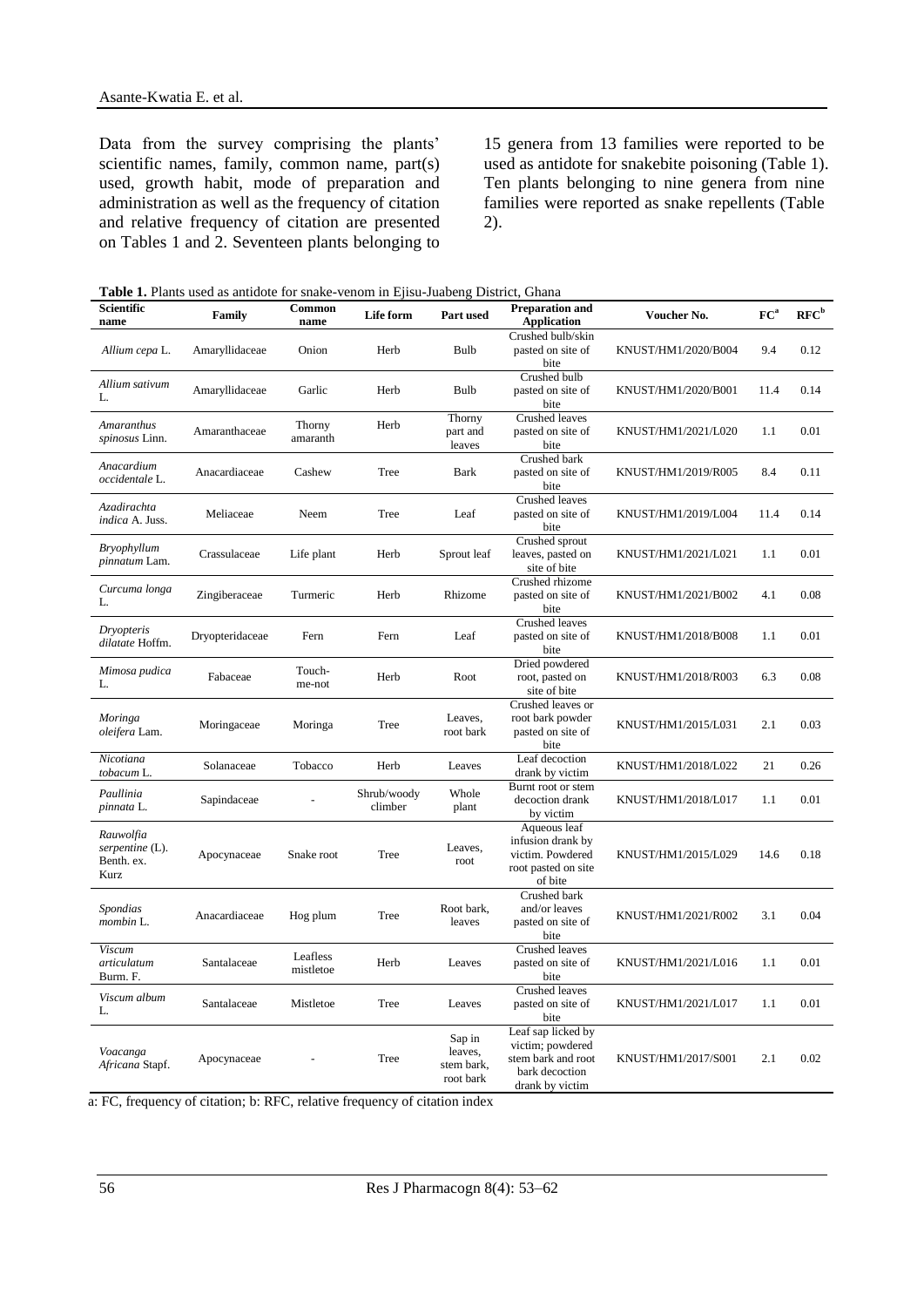Medicinal plants used to overcome snake bites in Ejisu-Juabeng District of Ghana

| <b>Scientific</b><br>name          | $\frac{1}{2}$ . The contract the state is presented in the $\frac{1}{2}$ pour state only<br>Family | Common<br>name                           | Life<br>form | District, Ontaria<br>Part<br>used | <b>Preparation and</b><br><b>Application</b>                                                    | Voucher No.          | FC <sup>a</sup> | $RFC^b$ |
|------------------------------------|----------------------------------------------------------------------------------------------------|------------------------------------------|--------------|-----------------------------------|-------------------------------------------------------------------------------------------------|----------------------|-----------------|---------|
| Allium cepa<br>L.                  | Amaryllidaceae                                                                                     | Onion                                    | Herb         | Whole<br>plant,<br>bulb           | Infusion of<br>crushed bulb<br>sprinkled on<br>compound.<br>Snake repelled by<br>scent of plant | KNUST/HM1/2020/B004  | 14.7            | 0.18    |
| Allium<br>sativum L.               | Amaryllidaceae                                                                                     | Garlic                                   | Herb         | Bulb,<br>leaves                   | Crushed bulb<br>infusion<br>sprinkled on<br>compound.<br>Snake repelled by<br>scent of plant    | KNUST/HM1/2020/B001  | 16.8            | 0.21    |
| Amarantus<br>spinosus<br>Linn.     | Amaranthaceae                                                                                      | Thorny<br>amarantus                      | Herb         | Whole<br>plant                    | Snake scared by<br>presence of plant                                                            | KNUST/HM1/2021/L020  | 4.2             | 0.05    |
| Argyreia<br>nervosa<br>Burm. F.    | Convolvulaceae                                                                                     | Elephant<br>creeper                      | Herb         | Whole<br>plant                    | Snake scared by<br>creeping leaves<br>of plant                                                  | KNUST/HM1/2017/W001  | 2.1             | 0.03    |
| Cymbopogon<br>citratus Stapf.      | Poaceae                                                                                            | Lemon<br>grass                           | Grass        | Whole<br>plant                    | Snake repelled by<br>scent of plant                                                             | KNUST/HM1/2017/W002  | 10.5            | 0.13    |
| Garnicia kola<br>Heckel.           | Clusiaceae                                                                                         | Bitter kola                              | Tree         | Seeds                             | Powdered seed<br>incised or rubbed<br>on wrist before<br>visiting snake<br>prone area           | KNUST/HM1/2017/SB011 | 13.7            | 0.17    |
| Nicotiana<br>tobacum L.            | Solanaceae                                                                                         | Tobacco                                  | Herb         | Whole<br>plant                    | Snake repelled by<br>plant; Burnt<br>leaves sprinkled<br>on compound                            | KNUST/HM1/2018/L022  | 20              | 0.25    |
| Ocimum<br>sanctum Linn.            | Lamiaceae                                                                                          | Holy basil                               | Herb         | Whole<br>plant                    | Snake repelled by<br>strong scent of<br>plant                                                   | KNUST/HM1/2017/W003  | 5.3             | 0.07    |
| Plumeria alba<br>L.                | Apocynaceae                                                                                        | Nosegay                                  | Tree         | Whole<br>plant                    | Snake repelled by<br>strong scent of<br>plant                                                   | KNUST/HM1/2017/W004  | 1.1             | 0.01    |
| Sanseviera<br>trifasciata<br>Prain | Asparagaceae                                                                                       | Mother-in-<br>law tongue/<br>snake plant | Herb         | Whole<br>plant                    | Snake scared by<br>appearance of<br>plant                                                       | KNUST/HM1/2017/W005  | 11.6            | 0.14    |

**Table 2.** Plants used as snake repellent in the Ejisu-Juabeng District, Ghana

a: FC, frequency of citation; b: RFC, relative frequency of citation index



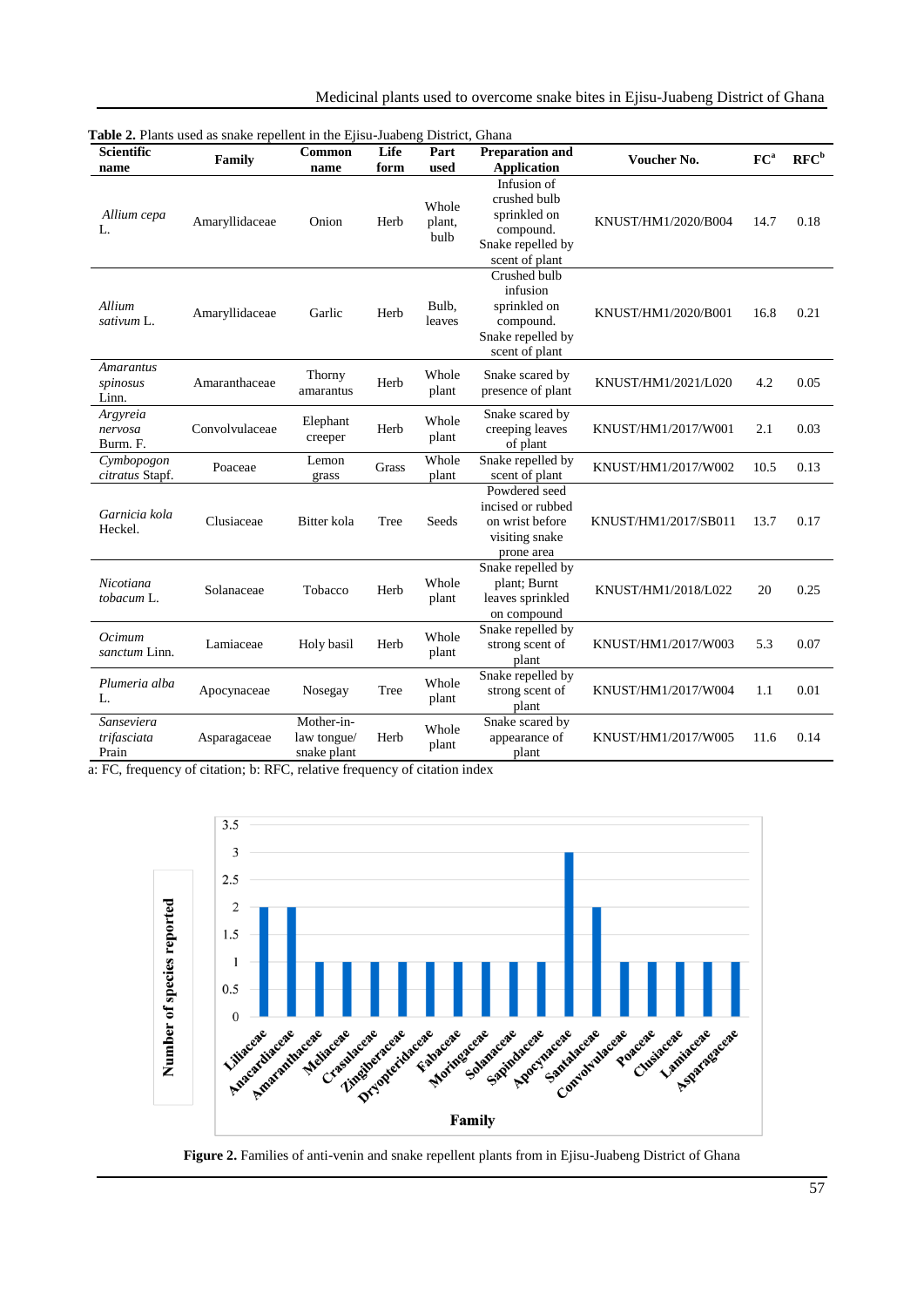Four of the plants were used as both snake repellent and snake venom antidote. Plants belonging to the family Apocynaceae were found to be the most predominant (12.5%). Other plant families included Anarcardiaceae, Santalaceae and Amaryllidaceae (8.3% each) followed by Amaranthaceae, Fabaceae, Moringaceae, Sapindaceae, Crassulaceae, Zingeberaceae, Meliaceae, Dryopteridaceae, Poaceae, Asparagaceae, Solanaceae, Clusiaceae, Convolvulaceae and Lamiaceae (4.2% each) (Figure 2).The growth forms of plants documented included herbs (48%), trees (39%), shrubs (5%), ferns and grasses (4% each) (Figure 3). The high preference for the use of herbs for treating snakebites may be attributed to the availability of herbs as well as the ease of collection as compared to other growth forms [20].

For treatment of snakebite, the leaves were mostly used (58.8%) followed by roots (29.4%) (Figure 4). This practice is similar to reports from other countries that indicated the regular use of leaves and roots in traditional anti-venin therapies [20-22]. Other plant parts used were the bulbs, seeds, stem bark and rhizomes (Figure 4). For some plants more than one part could be used for treatment.

The most common mode of administration of medicines was topical (78.5%) in the form of crushed/chewed leaves or powdered barks and roots prepared as paste or poultice and applied by rubbing or tying onto the bite area. This mode of application was also common with anti-venin therapies reported from ethnobotanical studies from Nigeria, Kenya, Uganda and India [20, 23,24]. Oral dosages in the form of decoctions and infusions of leaves, stem barks and roots or directly licking the leaf sap were also applicable (21.4%).

The relative frequency of citation (RFC) index is indicative of the abundant use and widespread knowledge on a plant species among informants and is derived from the frequency of citation (FC). For antivenin plants, the RFC indices ranged from 0.01 to 0.26 (Table 1). The highest RFC was recorded for *Nicotiana tobacum* (0.26), followed by *Rauwolfia serpentine* (0.18) *Allium sativum* (0.14) and *Azadirachta indica* (0.14) (Table 1). For snake repelling plants, the most frequently mentioned were *Nicotiana tobacum*  (0.25), *A. sativum* (0.21), *Allium cepa* (0.18), *Garcinia. Kola* (0.17), *Sanseviera trifasciata* (0.14)*, Cymbopogon citratus* (0.13). It was recorded from respondents that the strong odour emanating from the aerial parts of the plant was mostly responsible for the snake-repelling effect of most of these plants. Infusions made from the crushed bulbs of onion and garlic were sprinkled in homes to repel snakes. Powdered bitter kola seeds were rubbed on exposed parts of the body or incised on the wrist when visiting snake-prone areas.

The results from this study have revealed that the use of plants in treatment of snakebites is common among the rural settlers of Ejisu-Juabeng. A recent study carried out by Steinhorst et al., in other parts of the Ashanti region reported the general use of herbs and animalbased formulations as well as spiritual consultations by traditional healers in the diagnosis and treatment of snakebites [15].



plants from Ejisu-Juabeng District of Ghana

Meanwhile, specific herbs were not mentioned. The current report supports this previous report and further adds new knowledge on specific plants and how they are used in the traditional treatment of snakebites. Again, snake repellent plants have also been documented in the present report.

It was interesting to note that most of the plants reported to be used as antidote for snakebite in this study were also known to be used in other countries for the same purpose.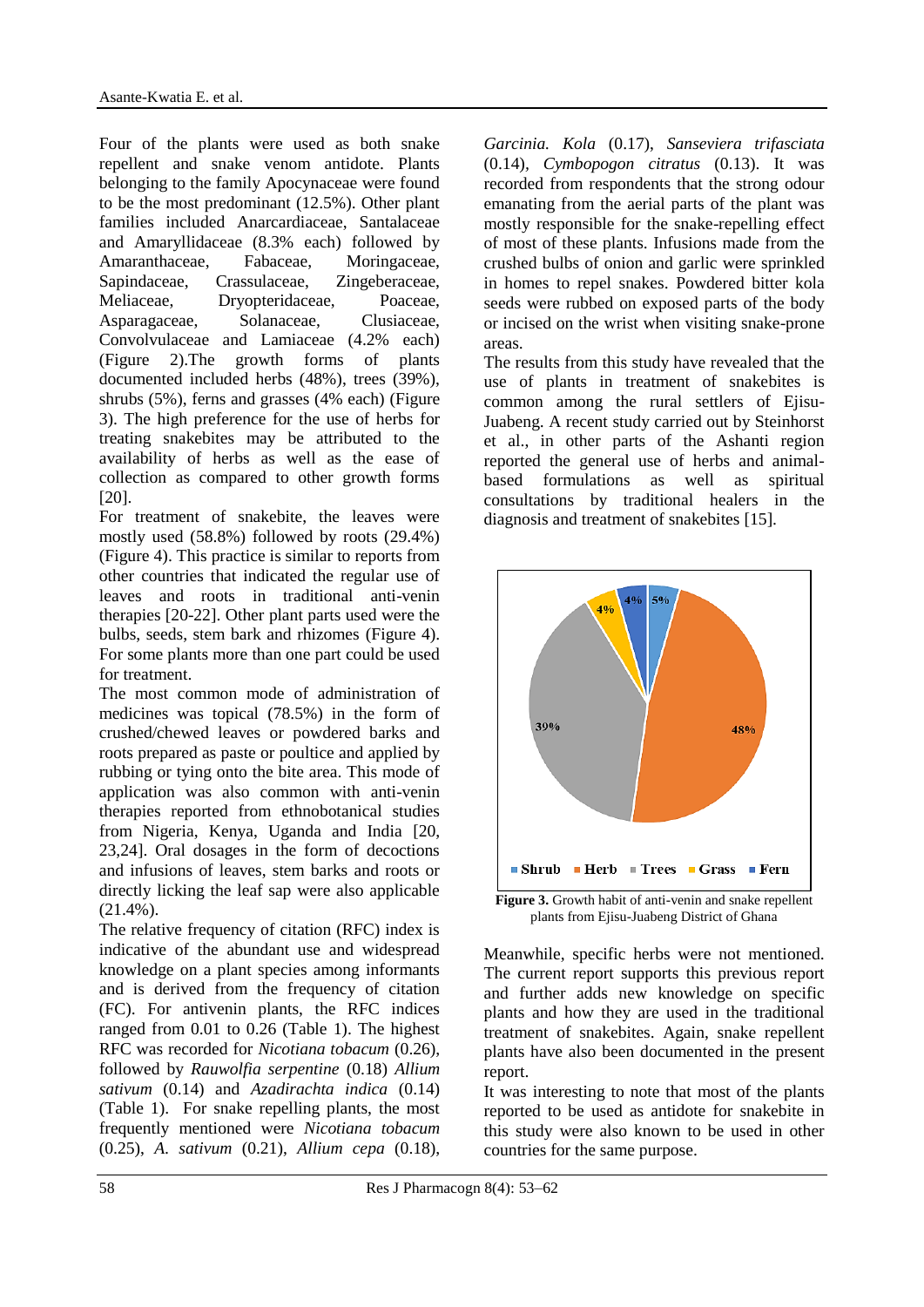

**Figure 4.** Plant parts used for anti-venin therapies and as snake repellent

*Nicotiana tobacum*, A*zadirachta indica*, *Rauwolfia serpentina*, *Mimosa pudica, Curcuma longa*, *Anacardium occidentalis*, *Allium sativum, Allium cepa* and *Moringa oleifera* are well known plant species recorded for their use as antidote for snake envenomation in various cultures [20-27]. Less commonly reported genera were *Amaranthus*, *Sanseviera*, *Spondias*, *Garcinia*, *Argyreia* and *Byrophyllum* [22,28]. The snake venom-neutralizing potential of some of the recorded plants against various crude snake venoms and purified toxins has been confirmed in previous studies [27,29-35]. All these reports suffice to support the use of these medicinal plants as antidote to snake venoms.

The current report on snake repelling plants is also similar to previous reports from Uganda, Nigeria, Sri Lanka and India, [21,22,36,37]. The snake repellent effect of *Garcinia kola* has been attributed to its astringent nature. The seeds may be spread in homes to repel snakes [37]. Renapurkar *et al*. also reported that extracts from the bulb of garlic (*Allium sativum*) and burnt leaves of tobacco (*Nicotiana tobacum*) repel snakes effectively [36]. The strong smell of volatile oils from the leaves of lemon grass (*Cymbopogon citratus*) has been linked to its snake and insect repelling effect [38, 39]. Due to its dense, sharp edged leaves, snakes avoid gliding through lemon grass to prevent cuts [21, 37]. *Ocimum* species including *O. gratissimum*, *O. carnum*, *O. basilicum*, *O. sanctum* are known as important sources of repellents and toxicants against many pests [40, 41]. In a previous study, extracts from *Allium sativum*, *Nicotiana tobacum* and oils from *Cymbopogon citratus* demonstrated remarkable snake repelling effect towards *Naja naja* (cobra) *Vipera russelli* (Russell's viper), and *Bungarus caeruleus* (krait), and two nonpoisonous snakes, *Ptyas mucosus* (rat snake) and *Elaphe helena* (trinket snake) [36].

Plant constituents such as flavonoids, polyphenols, tannins, sterols, terpenoids, and polysaccharides have demonstrated potent antivenin effects by neutralizing venom hydrolytic enzymes such as phospholipases, proteases and hyaluronidase [21,42]. Their mechanism of action is via selective binding to the active sites of the phospholipase  $A_2$  enzyme or modifying conserved residues that are important to the catalytic activity the enzymes [46]. This blocks the expression of inflammatory, vasodilatory and vasoconstriction mediators during envenomation, thereby preventing the local effects such as local tissue damage, inflammation and myonecrosis, as well as the systemic effects such as dysfunction of vital organs and alteration in the coagulation components [42-44]. It is also important to note that the healing effect of these plants in snakebites could also be due to their common therapeutic properties such as anti-microbial, anti-edema, anti-oxidative, anti-pyretic and wound-healing activities.

## **Conclusion**

This study has highlighted the importance of medicinal plants in the treatment of snakebites and as repellent to snakes in the Ejisu-Juabeng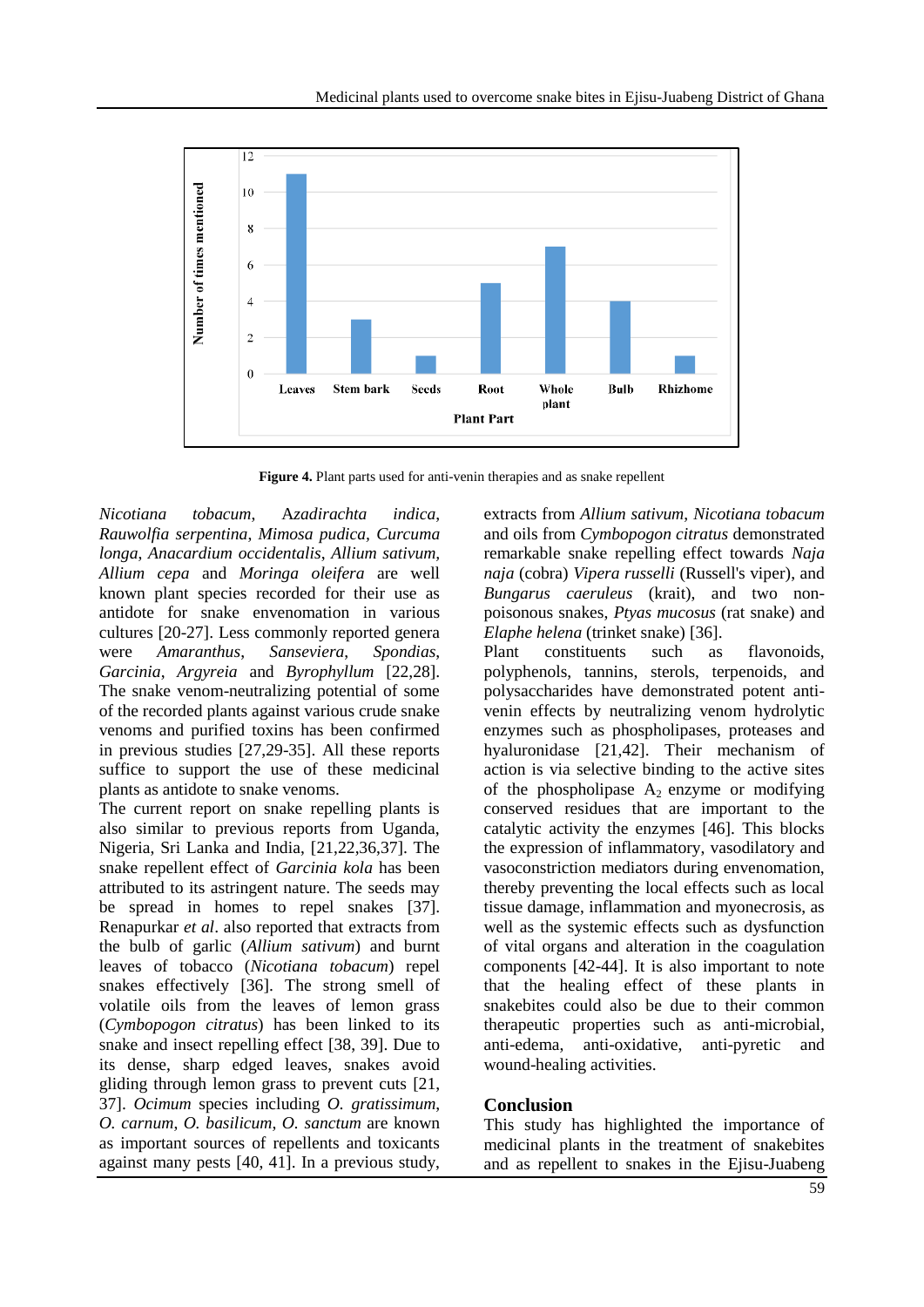District of Ghana. Such information is important as it can serve as evidential support for the clinical development of a number of medicinal plant remedies as adjuvant therapy.

#### **Acknowledgments**

The authors appreciate the technicians in the Department of Pharmacognosy, Faculty of Pharmacy and Pharmaceutical Sciences, KNUST, Kumasi.

## **Author contributions**

Evelyn Asante-Kwatia and Abraham Yeboah Mensah conceptualized and designed the study; Evelyn Asante-Kwatia and Eunice Adomakowaa Fobi conducted the survey and material collection. All authors contributed to writing the manuscript, reviewed and approved the final version of the manuscript.

#### **Declaration of interest**

The authors declare that there is no conflict of interest. The authors alone are responsible for the accuracy and integrity of the paper content.

#### **References**

- [1] Chippaux JP. Snakebite envenomation turns again into a neglected tropical disease! *J Venom Anim Toxins Incl Trop Dis.* 2017; 23(1): 1–2.
- [2] Gutiérrez JM, Calvete JJ, Habib AG, Harrison RA, Williams DJ, Warrell DA. Snakebite envenoming*. Nat Rev Dis Primers.* 2017; 3(1): 1–21.
- [3] Benjamin JM, Abo BN, Brandehoff N. Snake envenomation in Africa*. Curr Trop Med Rep.*  2020; 7(1): 1–10.
- [4] Chippaux JP, Massougbodji A, Diouf A, Baldé CM, Boyer LV. Snake bites and antivenom shortage in Africa*. Lancet.* 2015; 386(10010): 2252–2253.
- [5] Chippaux JP, Stock RP, Massougbodji A. Methodology of clinical studies dealing with the treatment of envenomation*. Toxicon.*  2010; 55(7): 1195–1212.
- [6] Punguyire D, Baiden F, Nyuzaghl J, Hultgren A, Berko Y, Brenner S, Soghoian S, Adjei G, Niyogi A, Moresky R. Presentation, management, and outcome of snake-bite in two district hospitals in Ghana*. Pan Afr Med.*  2014; 19(219): 1–9.
- [7] Abubakar S, Abubakar I, Habib A, Nasidi A, Durfa N, Yusuf P, Larnyang S, Garnvwa J,

Sokomba E, Salako L. Pre-clinical and preliminary dose-finding and safety studies to identify candidate antivenoms for treatment of envenoming by saw-scaled or carpet vipers (*Echis ocellatus*) in Northern Nigeria*. Toxicon.* 2010; 55(4): 719–723.

- [8] Visser L, Kyei-Faried S, Belcher D, Geelhoed D, Van Leeuwen JS, Van Roosmalen J. Failure of a new antivenom to treat *Echis ocellatus* snake bite in rural Ghana: the importance of quality surveillance*. Trans R Soc Trop Med Hyg.* 2008; 102(5): 445–450.
- [9] Visser L, Kyei-Faried S, Belcher D. Protocol and monitoring to improve snake bite outcomes in rural Ghana*. Trans R Soc Trop Med Hyg.* 2004; 98(5): 278–283.
- [10] Warrell DA. Snake bite*. Lancet.* 2010; 375(9708): 77–88.
- [11] Wannang N, Gyang S, Jimam N, Okwoli S. Snake repellent properties of *Canarium schweinfurthii* in laboratory animals: a preliminary study*. J Pharm Res.* 2009; 8(3): 130–133.
- [12] Ghana Statistical Service. 2010 Population and Housing Census, District Analytical Report- Ejisu Juabeng District. [Accessed 2020]. Available from: www.statsghana.gov.gh.
- [13] Appiah K, Oppong C, Mardani H, Omari R, Kpabitey S, Amoatey C, Onwona-Agyeman S, Oikawa Y, Katsura K, Fujii Y. Medicinal plants used in the Ejisu-Juaben municipality, Southern Ghana: an ethnobotanical study*. Medicines.* 2019; 6(1): 1–27.
- [14] Ampofo EK, Amponsah IK, Asante-Kwatia E, Armah FA, Atchoglo PK, Mensah AY. Indigenous medicinal plants as biofilm inhibitors for the mitigation of antimicrobial resistance*. Adv Pharmacol Pharm Sci.* 2020; Article ID 8821905.
- [15] Steinhorst J, Aglanu LM, Ravensbergen SJ, Dari CD, Abass KM, Mireku SO, Adu Poku JK, Enuameh YA, Blessmann J, Harrison RA. 'The medicine is not for sale': practices of traditional healers in snakebite envenoming in Ghana. *Plos Negl Trop Dis*. 2021; 15(4): 1–23.
- [16] Faruque MO, Uddin SB, Barlow JW, Hu S, Dong S, Cai Q, Li X, Hu X. Quantitative ethnobotany of medicinal plants used by indigenous communities in the Bandarban District of Bangladesh. *Front Pharmacol*. 2018; 9(40): 1–12.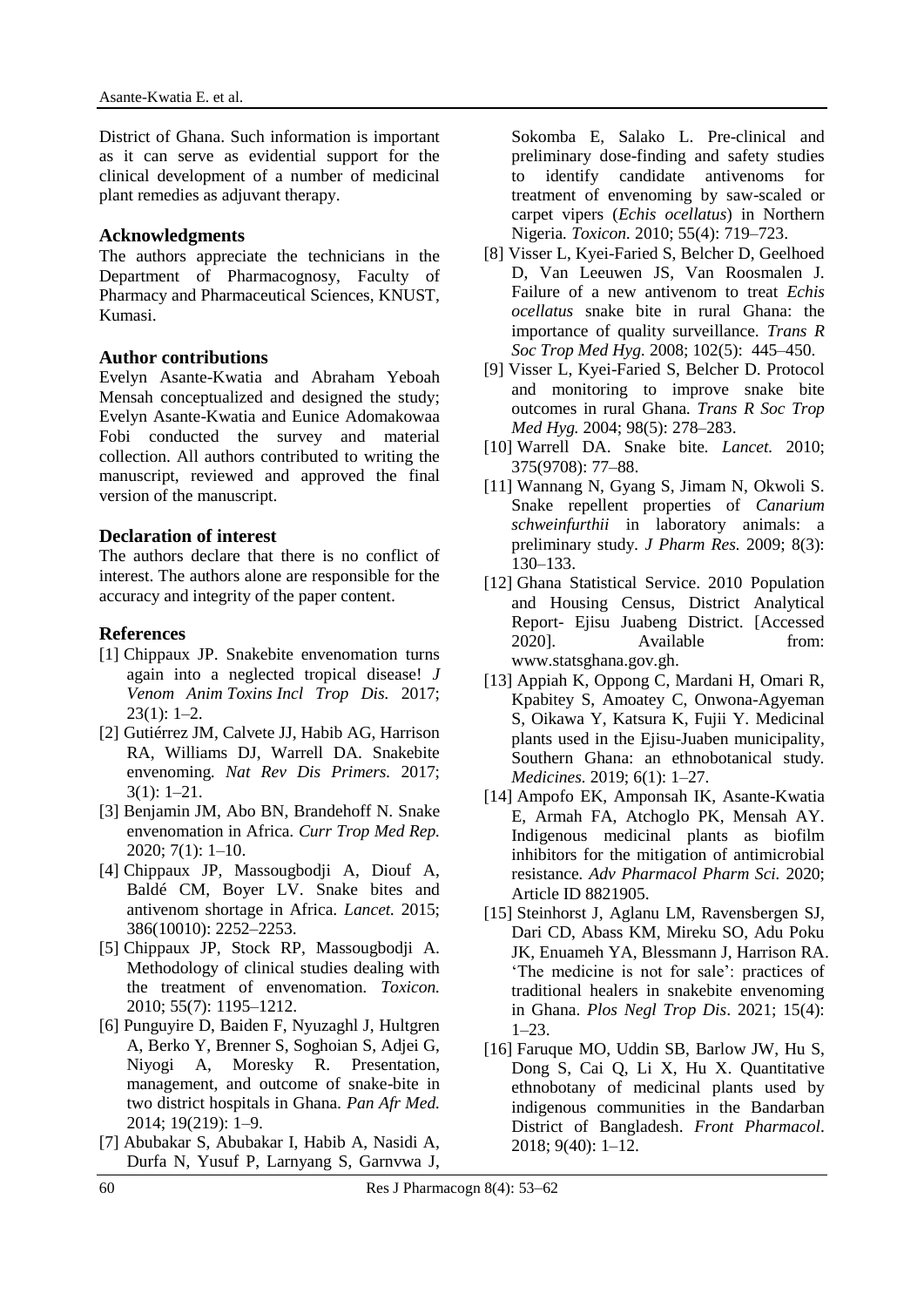- [17] Nodza GI, Onuminya TO, Ogbu P, Agboola OO, Ogundipe OT. Ethnobotanical survey of medicinal plants used in treating snakebites in Benue, Nigeria. *Ann West Univ Timis Ser Biol*. 2020; 23(2): 147–158.
- [18] Omara T, Kagoya S, Openy A, Omute T, Ssebulime S, Kiplagat KM, Bongomin O. Antivenin plants used for treatment of snakebites in Uganda: ethnobotanical reports and pharmacological evidences*. Trop Med Health.* 2020; 48(6): 1–16.
- [19] Dharmadasa R, Akalanka G, Muthukumarana P, Wijesekara R. Ethnopharmacological survey on medicinal plants used in snakebite treatments in Western and Sabaragamuwa provinces in Sri Lanka*. J Ethnopharmacol.* 2016; 179: 110– 127.
- [20] Sarkhel S. Ethnobotanical survey of folklore plants used in treatment of snakebite in Paschim Medinipur District, West Bengal*. Asian Pac J Trop Biomed.* 2014; 4(5): 416– 420.
- [21] Owuor BO, Kisangau DP. Kenyan medicinal plants used as antivenin: a comparison of plant usage*. J Ethnobiol Ethnomed.* 2006; 2(1): 1–8.
- [22] Asase A, Hesse DN, Simmonds MS. Uses of multiple plants prescriptions for treatment of malaria by some communities in Southern Ghana*. J Ethnopharmacol.* 2012; 144(2): 448–452.
- [23] Agyare C, Spiegler V, Sarkodie H, Asase A, Liebau E, Hensel A. An ethnopharmacological survey and in vitro confirmation of the ethnopharmacological use of medicinal plants as anthelmintic remedies in the Ashanti region, in the central part of Ghana*. J Ethnopharmacol.* 2014; 125(Part A): 255–263.
- [24] Musah Y, Ameade EP, Attuquayefio DK, Holbech LH. Epidemiology, ecology and human perceptions of snakebites in a Savanna community of Northern Ghana. *Plos Negl Trop Dis*. 2019; 13(8): 1–20.
- [25] Dey A, Nath De J. Anti-snake venom botanicals used by the ethnic groups of Purulia District, West Bengal, India*. J Herbs Spices Med Plants.* 2012; 18(2): 152–165.
- [26] Yirgu A, Chippaux JP. Ethnomedicinal plants used for snakebite treatments in Ethiopia: a comprehensive overview*. J Venom Anim Toxins Incl Trop Dis*. 2019; 25

(e20190017): 1–15.

- [27] Asad MHHB, Sabih DE, Yaqab T, Murtaza G, Hussain MS, Hussain MS, Nasir MT, Azhar S, Khan SA, Hussain I. Phospholipases  $A_2$ : enzymatic assay for snake venom (*Naja naja karachiensis*) with their neutralization by medicinal plants of Pakistan*. Acta Pol Pharm.* 2014; 71(4): 625– 630.
- [28] Giovannini P, Howes MJR. Medicinal plants used to treat snakebite in Central America: review and assessment of scientific evidence*. J Ethnopharmacol.* 2017; 199: 240–256.
- [29] Ferreira LA, Henriques OB, Andreoni AA, Vital GR, Campos MM, Habermehl GG, de Moraes VL. Antivenom and biological effects of ar-turmerone isolated from *Curcuma longa* (Zingiberaceae)*. Toxicon.*  1992; 30(10): 1211–1218.
- [30] Girish K, Mohanakumari HP, Nagaraju S, Vishwanath B, Kemparaju K. Hyaluronidase and protease activities from Indian snake venoms: neutralization by *Mimosa pudica* root extract*. Fitoterapia.* 2004; 75(3): 378– 380.
- [31] Sia F, Vejayan J, Jamuna A, Ambu S. Efficacy of tannins from *Mimosa pudica* and tannic acid in neutralizing cobra (*Naja kaouthia*) venom*. J Venom Anim Toxins Incl Trop Dis.* 2011; 17(1): 42–48.
- [32] Ushanandini S, Nagaraju S, Nayaka SC, Kumar KH, Kemparaju K, Girish KS. The anti-ophidian properties of *Anacardium occidentale* bark extract*. Immunopharmacol Immunotoxicol.* 2009; 31(4): 607–615.
- [33] Adeyi AO, Ajisebiola BS, Adeyi OE, Adekunle O, Akande OB, James AS, Ajayi BO, Yusuf PO, Idowu BA. *Moringa oleifera*  leaf fractions attenuated *Naje haje* venominduced cellular dysfunctions via modulation of NRF-2 and inflammatory signaling pathways in rats*. Biochem Biophys Rep.* 2021; 25(100890): 1–11.
- [34] Ajisebiola BS, Rotimi S, Anwar U, Adeyi AO. Neutralization of *Bitis arietans* venominduced pathophysiological disorder, biological activities and genetic alterations by *Moringa oleifera* leaves*. Toxin Rev.* 2020; 1(2020): 1–12.
- [35] Sivaraman T, Sreedevi NS, Meenachisundharam S, Vadivelan R. Neutralizing potential of *Rauvolfia serpentina* root extract against *Naja naja* venom*. Braz J Pharm Sci.* 2020; 56(18050):